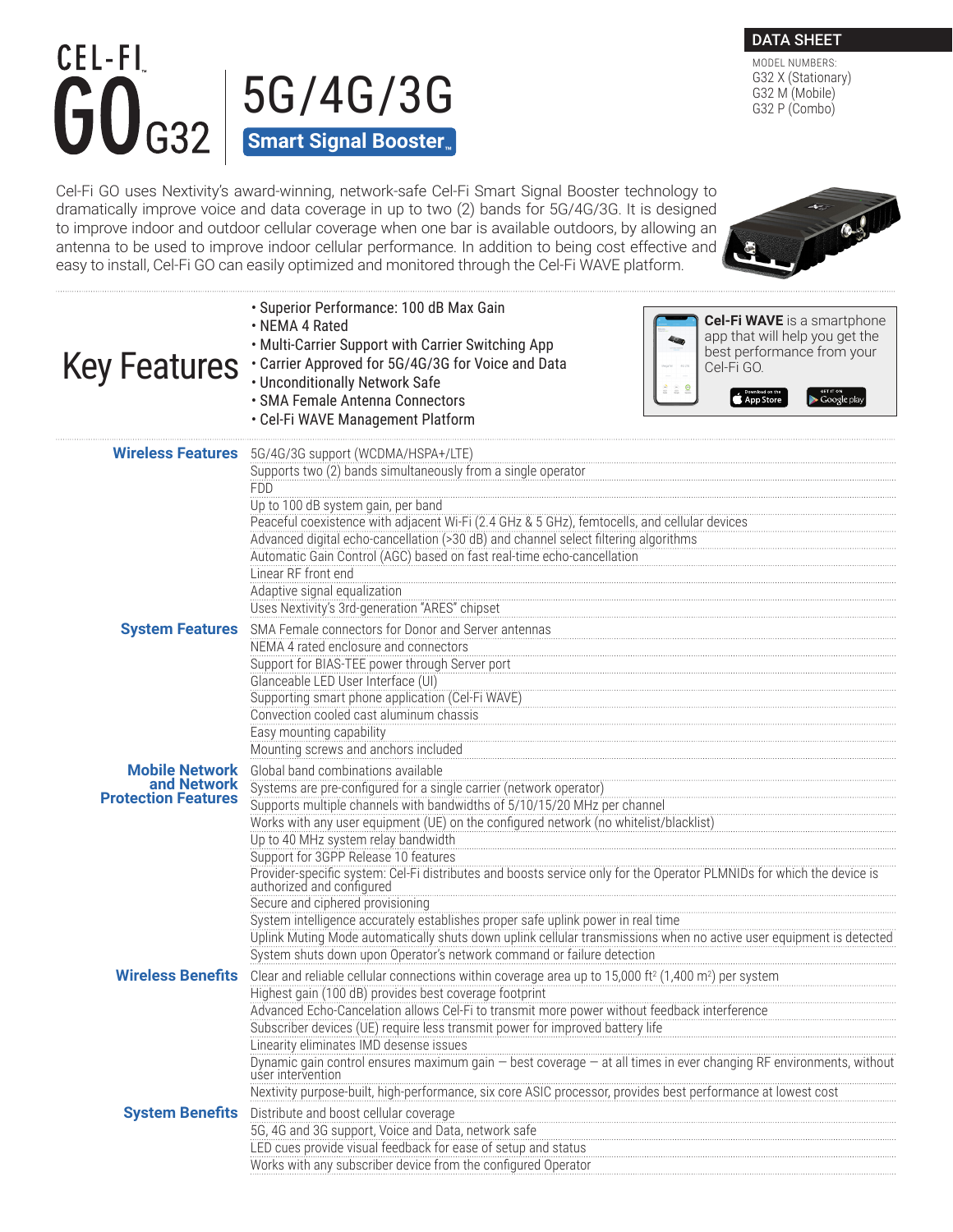| Mobile Network Benefits Flexibly deploy on LTE, VoLTE, LTE-Advanced, and WCDMA networks, with multiple cellular bands, simultaneously |                                                                                                                                                                                                                             |                                          |                  |                                  |                                                   | Automatically adjusts channel bandwidths between 5 MHz and 20 MHz                                                                                                                     |                                                                          | UE control is transparent and remains centralized in the network core (no gateways or third-party software) |                 |
|---------------------------------------------------------------------------------------------------------------------------------------|-----------------------------------------------------------------------------------------------------------------------------------------------------------------------------------------------------------------------------|------------------------------------------|------------------|----------------------------------|---------------------------------------------------|---------------------------------------------------------------------------------------------------------------------------------------------------------------------------------------|--------------------------------------------------------------------------|-------------------------------------------------------------------------------------------------------------|-----------------|
| <b>Compliance</b><br>(check individual product<br>version for specific<br>regional compliance)                                        | 3GPP TS 25.143 Rel.10<br>3GPP TS 36.143 Rel.10<br>FCC Part 15, 20, 22, 24, 27<br><b>ISED</b> (Industre Canada)<br><b>Bluetooth BQB</b><br>CE                                                                                |                                          |                  |                                  |                                                   |                                                                                                                                                                                       |                                                                          |                                                                                                             |                 |
| <b>System Management</b><br>(Software)                                                                                                | Supported by Cel-Fi WAVE Portal<br>Cel-Fi WAVE Portal capability:                                                                                                                                                           | · Status (list and map)<br>· Diagnostics |                  |                                  |                                                   | • Commissioning • Settings<br>• Alarms & Notifications • Software Updates                                                                                                             | • Reporting                                                              |                                                                                                             |                 |
| (Donor and Server)                                                                                                                    | <b>Antenna Ports Model:</b> G32-1/3/5/7/8/20: 791-2690 MHz<br>Model: G32-2/4/5/12/13: 699-2180 MHz<br>Model: G32-1/3/0/0/0/0: 1710-2170 MHz<br>Impedance: 50 Ohm<br>Return Loss: 8 dB<br><b>Output Protection</b>           |                                          |                  |                                  |                                                   |                                                                                                                                                                                       |                                                                          |                                                                                                             |                 |
| <b>Environmental</b>                                                                                                                  | Operating temperature: 0° to 65° C<br><b>Convection Cooling</b><br>Relative humidity: 0% to 95%, noncondensing<br>RoHS 2 (European and China compliant)<br>WEEE<br>NEMA 4<br>Surface Temp at any point (30° ambient): 53° C |                                          |                  |                                  |                                                   |                                                                                                                                                                                       |                                                                          |                                                                                                             |                 |
| <b>Dimensions</b>                                                                                                                     | <b>Height</b><br>43.5 mm                                                                                                                                                                                                    |                                          | Width<br>96.5 mm |                                  | Length<br>272.5 mm                                | Weight<br>850 g                                                                                                                                                                       |                                                                          |                                                                                                             |                 |
|                                                                                                                                       | <b>Power</b> $9.6 - 16.5V$<br>2A current draw<br>16W nominal power consumption                                                                                                                                              |                                          |                  |                                  |                                                   |                                                                                                                                                                                       |                                                                          |                                                                                                             |                 |
| <b>Installation</b> Mounting hardware included                                                                                        |                                                                                                                                                                                                                             |                                          |                  |                                  |                                                   |                                                                                                                                                                                       |                                                                          |                                                                                                             |                 |
| <b>DC Power Plug and Jack</b> NEMA 4 rated power plugs and jack                                                                       |                                                                                                                                                                                                                             |                                          |                  |                                  |                                                   |                                                                                                                                                                                       |                                                                          |                                                                                                             |                 |
| <b>Radio Performance</b>                                                                                                              |                                                                                                                                                                                                                             |                                          |                  |                                  |                                                   | The Cel-Fi GO system can boost up to two (2) bands concurrently. Either profile can be selected: A) One (1) High band boost and one (1) low band boost or B) Two (2) high bands boost |                                                                          |                                                                                                             |                 |
| <b>Band Variations:</b>                                                                                                               | <b>Band</b>                                                                                                                                                                                                                 |                                          | <b>Downlink</b>  |                                  | <b>Uplink</b>                                     |                                                                                                                                                                                       |                                                                          | <b>MHz</b>                                                                                                  |                 |
| (check product version for<br>specific band support)                                                                                  | 1                                                                                                                                                                                                                           | 2110-2170 MHz                            |                  |                                  | 1920-1980 MHz                                     |                                                                                                                                                                                       |                                                                          | Up to 20 MHz contiguous boost, HSPA or LTE                                                                  |                 |
|                                                                                                                                       | $\overline{2}$<br>3                                                                                                                                                                                                         | 1930-1990 MHz<br>1805-1880 MHz           |                  |                                  | 1850-1910 MHz<br>1710-1785 MHz                    |                                                                                                                                                                                       |                                                                          | Up to 20 MHz contiguous boost, HSPA or LTE<br>Up to 20 MHz contiguous boost, HSPA or LTE                    |                 |
|                                                                                                                                       | $\overline{4}$                                                                                                                                                                                                              | 2110-2155 MHz                            |                  |                                  | 1710-1755 MHz                                     |                                                                                                                                                                                       |                                                                          | Up to 20 MHz contiguous boost, HSPA or LTE                                                                  |                 |
|                                                                                                                                       | 5<br>$\overline{7}$                                                                                                                                                                                                         | 869-894 MHz<br>2620-2690 MHz             |                  |                                  | 824-849 MHz<br>2500-2570 MHz                      |                                                                                                                                                                                       | Up to 20 MHz contiguous boost, LTE                                       | Up to 15 MHz contiguous boost, HSPA or LTE                                                                  |                 |
|                                                                                                                                       | 8                                                                                                                                                                                                                           | 925-960 MHz                              |                  |                                  | 880-915 MHz                                       |                                                                                                                                                                                       | Up to 15 MHz contiguous boost                                            |                                                                                                             |                 |
|                                                                                                                                       | 12<br>$\overline{13}$                                                                                                                                                                                                       | 729-746 MHz<br>746-756 MHz               |                  |                                  | 699-716 MHz<br>777-787 MHz                        |                                                                                                                                                                                       | Up to 10 MHz contiguous boost, LTE<br>Up to 10 MHz contiguous boost, LTE |                                                                                                             |                 |
|                                                                                                                                       | $\overline{20}$                                                                                                                                                                                                             | 791-821 MHz                              |                  |                                  | 832-862 MHz<br>Up to 20 MHz contiguous boost, LTE |                                                                                                                                                                                       |                                                                          |                                                                                                             |                 |
|                                                                                                                                       | <b>Model No.</b>                                                                                                                                                                                                            |                                          | <b>Max</b>       | Cel-Fi<br><b>WAVE</b>            | <b>Power</b>                                      | <b>Antennas</b>                                                                                                                                                                       | <b>Bands</b>                                                             | <b>Maximum</b>                                                                                              | <b>Maximum</b>  |
|                                                                                                                                       | G32-2/4/5/12/13X                                                                                                                                                                                                            |                                          | Gain             | <b>Mode</b><br>100 dB Stationary | <b>Adapter(s)</b><br>AC                           | <b>Included</b><br>N/A                                                                                                                                                                | <b>Supported</b><br>2, 4, 5, 12, 13                                      | <b>UL power</b><br>22 dBm - 2, 4                                                                            | <b>DL</b> power |
|                                                                                                                                       | G32-1/3/5/7/8/20X                                                                                                                                                                                                           |                                          |                  | 100 dB Stationary                | AC                                                | N/A                                                                                                                                                                                   | 1, 3, 5, 7, 8, 20                                                        | 20 dBm - 5, 12, 13<br>22 dBm - 1, 3, 5, 7, 8<br>20 dBm - 20                                                 |                 |
|                                                                                                                                       | G32-1/3/0/0/0/0X                                                                                                                                                                                                            |                                          |                  | 100 dB Stationary                | AC                                                | N/A                                                                                                                                                                                   | 1, 3                                                                     | 22 dBm - 1, 3                                                                                               |                 |
|                                                                                                                                       | G32-2/4/5/12/13P                                                                                                                                                                                                            |                                          |                  | 100 dB Stationary                | AC & SLA                                          | N/A                                                                                                                                                                                   | 2, 4, 5, 12, 13                                                          | $\sqrt{22}$ dBm - 2, 4<br>20 dBm - 5, 12, 13                                                                | 10 dBm          |
|                                                                                                                                       | G32-2/4/5/12/13M                                                                                                                                                                                                            |                                          | 65 dB            | Mobile                           | SLA                                               | Mobile Mag<br>Mount and<br>Patch Server                                                                                                                                               | 2, 4, 5, 12, 13                                                          | 22 dBm - 2, 4<br>20 dBm - 5, 12, 13                                                                         | per<br>5 MHz    |
|                                                                                                                                       | G32-1/3/5/7/8/20M                                                                                                                                                                                                           |                                          | 70 dB            | Mobile                           | SLA                                               | Mobile Mag<br>Mount and<br>Patch Server                                                                                                                                               | 1, 3, 5, 7, 8, 20                                                        | 22 dBm - 1, 3, 5, 7, 8<br>20 dBm - 20                                                                       |                 |

**NOTE**: LTE 5/10/15/20 MHz and WCDMA 5 MHz bandwidths